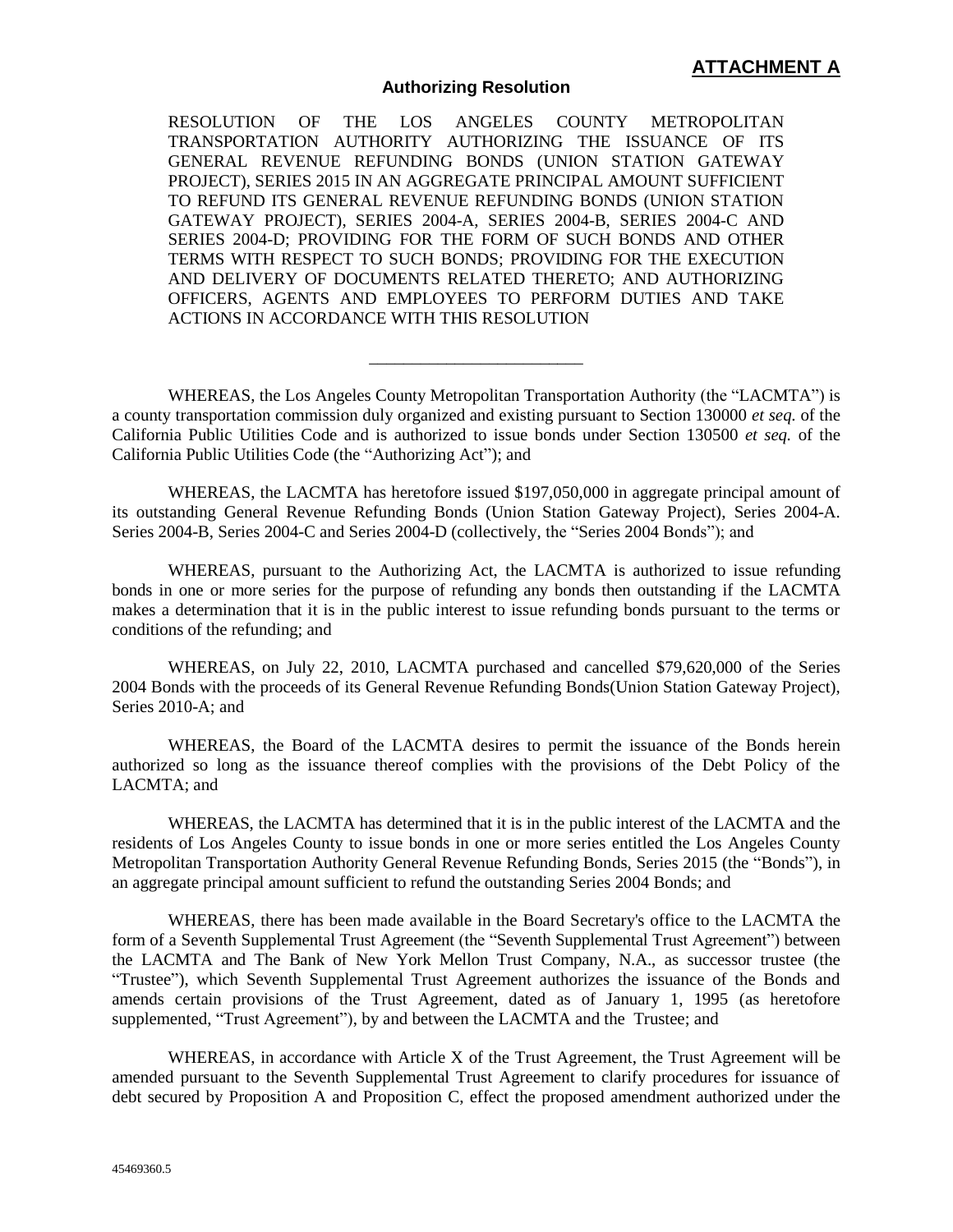Sixth Supplemental Trust Agreement dated as of July 1, 2010, by and between the Authority and the Trustee, and to change the definition of the term "Authorized Authority Representative" in the Trust Agreement; and

WHEREAS, subsequent to the issuance of the Bonds, the LACMTA has determined that no Bonds or Parity Debt (as defined in the Trust Agreement) except for refunding bonds may hereafter be issued under the Trust Agreement;

WHEREAS, there has been made available in the Board secretary's office to the LACMTA a form of a Continuing Disclosure Certificate (the "Continuing Disclosure Certificate") to be executed by the LACMTA as required by Securities and Exchange Commission Rule 15c2-12, as amended (the "Rule"); and

WHEREAS, there has been made available in the Board secretary's office to the LACMTA the form of an Escrow Agreement (the "Escrow Agreement") between the LACMTA and The Bank of New York Mellon Trust Company, N.A., as escrow agent, providing for the refunding of the Series 2004 Bonds; and

WHEREAS, there has been made available in the Board secretary's office to the LACMTA the form of a Preliminary Official Statement to be used in connection with the sale of the Bonds (the "Preliminary Official Statement") which describes the Bonds, the LACMTA and the LACMTA's operations and finances; and

WHEREAS, the LACMTA has been advised by its bond counsel that the foregoing documents are in appropriate form, and the LACMTA hereby acknowledges that said documents will be modified and amended to reflect the various final terms of the Bonds and said documents are subject to completion to reflect the results of the sale of the Bonds; and

WHEREAS, the LACMTA has determined that it is in its best interest to provide for a negotiated sale of the Bonds to one or more underwriters to be selected by the Authority (collectively, the "Underwriters"); and

WHEREAS, there has been available in the Board secretary's office to the LACMTA the form of a Purchase Contract (the "Purchase Contract"), by and between the LACMTA and the Underwriters for the initial purchase and sale of the Bonds;

NOW, THEREFORE, BE IT RESOLVED BY THE LOS ANGELES COUNTY METROPOLITAN TRANSPORTATION AUTHORITY AS FOLLOWS:

Section 1. *Findings.* Each of the above recitals is true and correct and the LACMTA so finds and determines. The issuance of the Bonds is in the public interest of the LACMTA and the residents of Los Angeles County.

Section 2. **Issuance of Bonds; Term of Bonds.** For the purpose of refunding the Series 2004 Bonds, the LACMTA hereby authorizes the issuance of its Bonds in one or more series through June 30, 2016. The LACMTA hereby specifies that the aggregate principal amount of the Bonds shall be an amount sufficient (taking into account any original issue discount and premium) to refund \$86,175,000 in aggregate principal amount of the Series 2004 Bonds and to provide for the Underwriters' discount and payment of costs of issuance. The Bonds shall mature not later than July 1, 2027, shall bear interest at the rates per annum, be subject to redemption, if any, and have such other terms, all as set forth in the Seventh Supplemental Trust Agreement. The Bonds shall be in substantially the form set forth in the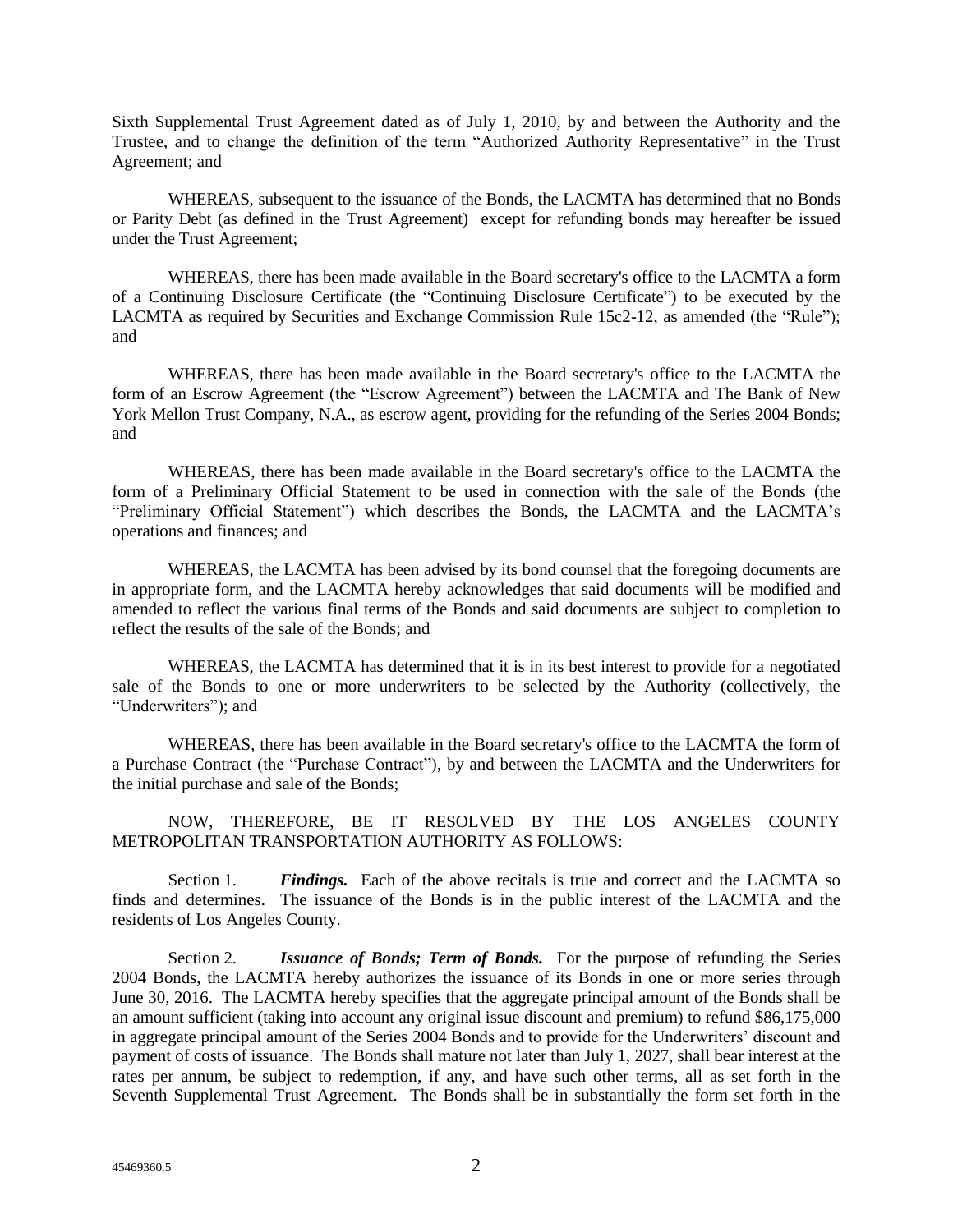Seventh Supplemental Trust Agreement with necessary or appropriate variations, omissions and insertions as permitted or required by the Seventh Supplemental Trust Agreement or as appropriate to adequately reflect the terms of the Bonds and the obligations represented thereby. No Bonds shall bear interest at a rate in excess of 6% per annum. The Bonds shall be issued in fully registered form in minimum denominations of \$5,000 or any integral multiple thereof. Each of the Chief Executive Officer, the Executive Director, Finance and Budget, the Treasurer and any Assistant Treasurer of the LACMTA or any other Designated Officer (as defined below),acting in accordance with this Section 2, is hereby authorized to determine the actual aggregate principal amount of Bonds to be issued and to direct the execution and authentication of said Bonds in such amounts. Such direction shall be conclusive as to the principal amounts hereby authorized.

Section 3. *Designated Officers.* The LACMTA hereby appoints the Chief Executive Officer, Executive Director, Finance and Budget, the Treasurer and any Assistant Treasurer of the LACMTA or any such officer serving in an acting or interim capacity, and any written designee of any of them under the terms of this Resolution and the Seventh Supplemental Trust Agreement as designated officers (each, a "Designated Officer"). The Designated Officers are, and each of them is, hereby authorized and directed to perform those duties set forth in the Documents (as defined below). The Designated Officers are, and each of them is, also authorized to make representations, certifications and warranties concerning the Bonds and to take such other actions and execute such other documents as are necessary to issue the Bonds and to purchase bond insurance or other credit enhancement described under Section 10 hereof, if desirable, for some or all of the Bonds and to refund the Series 2004 Bonds.

Section 4. *Special Obligations.* The Bonds shall be special obligations of the LACMTA secured by and payable from Pledged Revenues and Remaining Sales Tax (as such terms are defined in the Trust Agreement) and other amounts pledged therefor.

Section 5. *Execution of Bonds.* Each of the Bonds shall be executed on behalf of the LACMTA by a Designated Officer or any one or more thereof and any such execution may be by manual or facsimile signature, and each Bond shall be authenticated by the endorsement of the Trustee. Any facsimile signature of a Designated Officer or any one or more thereof shall have the same force and effect as if such officer had manually signed each of said Bonds.

Section 6. *Sale of the Bonds.* The LACMTA hereby authorizes the sale of the Bonds through a negotiated sale to the Underwriters pursuant to the Purchase Contract. The Bonds, if sold to the Underwriters, shall be sold subject to an underwriters' discount (excluding original issue discount) not to exceed .5% of the aggregate principal amount of the Bonds, subject to the terms and conditions set forth in the Purchase Contract.

Section 7. *Approval of Documents.* The forms, terms and provisions of the Seventh Supplemental Trust Agreement, the Continuing Disclosure Certificate, the Escrow Agreement and the Purchase Contract (collectively, the "Documents") are in all respects approved, and the Designated Officers are, and each of them is, hereby authorized and directed to execute, acknowledge and deliver each of the Documents including counterparts thereof, in the name and on behalf of the LACMTA and the LACMTA's corporate seal is hereby authorized (but not required) to be affixed or imprinted on each of the Documents. The Documents, as executed and delivered, shall be in substantially the forms on file with the Board Secretary and hereby approved, with such changes therein as shall be approved by the Designated Officer or Officers executing the same, which execution shall constitute conclusive evidence of the LACMTA's approval of any and all changes or revisions therein from the forms of the Documents now before this meeting; and from and after the execution and delivery of the Documents the officers, agents and employees of the LACMTA are, and each of them is, hereby authorized and directed to take all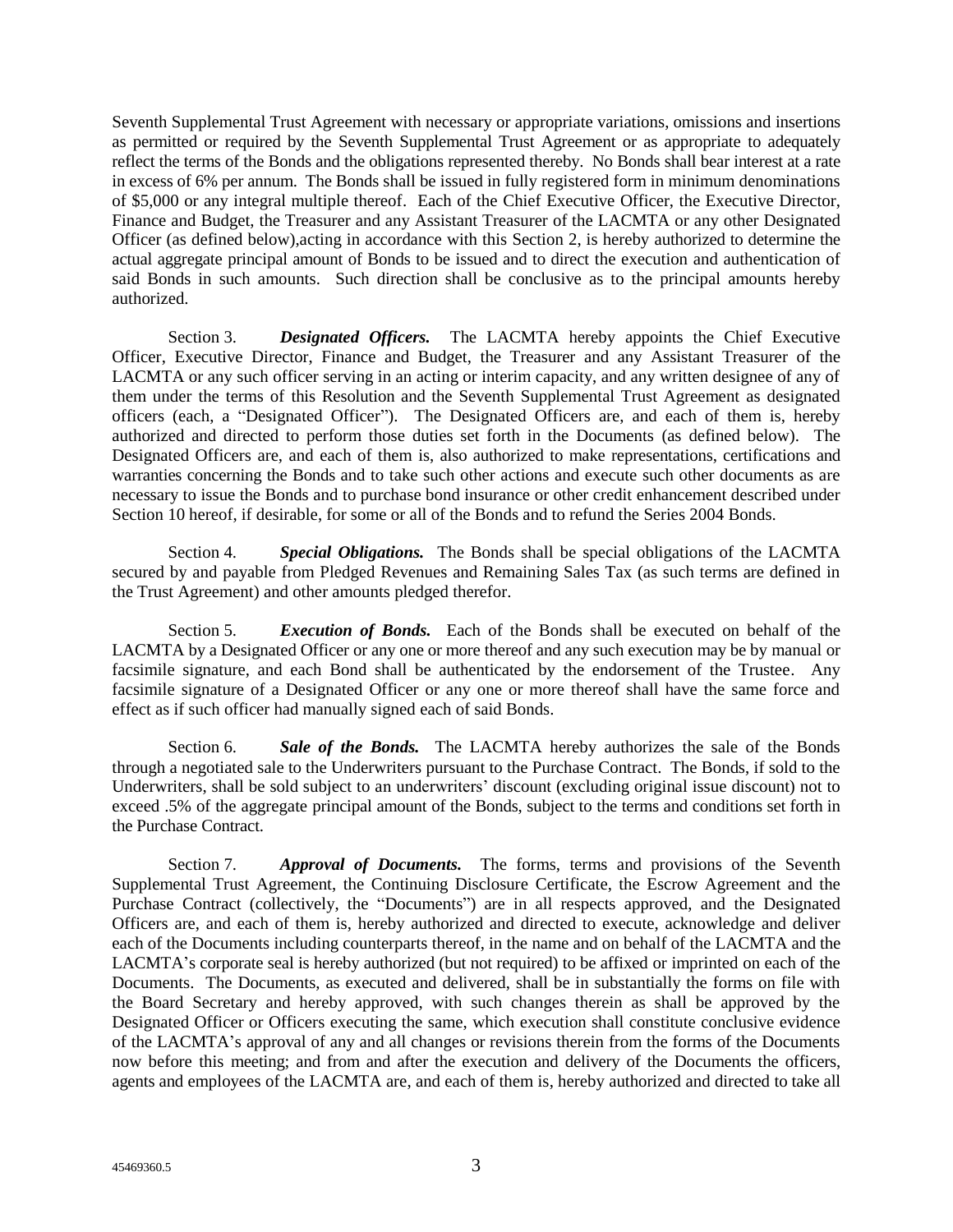such actions and to execute all such documents as may be necessary to carry out and comply with the provisions of the Documents.

Section 8. *Preliminary Official Statement.* The distribution of the Preliminary Official Statement in connection with the offering and sale of the Bonds in substantially the form of the draft thereof made available at this meeting, with such changes therein as shall be approved by the Designated Officers, individually or collectively, is hereby authorized and approved. The Preliminary Official Statement shall be circulated for use in selling the Bonds at such time as a Designated Officer (after consultation with the LACMTA's financial advisors and bond counsel and such other advisors as the Designated Officer believes to be useful) shall deem the Preliminary Official Statement to be final within the meaning of the Rule, said determination to be conclusively evidenced by a certificate signed by the Designated Officer to such effect. Each Designated Officer is hereby authorized to make such determination.

Section 9. *Official Statement.* Prior to the delivery of the Bonds, the LACMTA shall provide for the preparation, execution, delivery, publication and distribution of a final Official Statement relating to the Bonds in substantially the form of the draft Preliminary Official Statement on file with the Board Secretary. The Designated Officers are, and each of them is, hereby authorized and directed to execute and deliver the final Official Statement in the name and on behalf of the LACMTA. The execution thereof shall constitute conclusive evidence of the LACMTA's approval of any and all changes or revisions therein from the form of the Preliminary Official Statement.

Section 10. **Credit Enhancement; Surety.** Each of the Designated Officers is hereby authorized to obtain municipal bond insurance or any other guarantee of payment of the principal of and interest on the Bonds and to obtain a surety bond or other credit facility covering all or a portion of the reserve fund for the Bonds, and to execute and deliver any financial guaranty or reimbursement agreement with the providers thereof, all upon such terms as shall be satisfactory to such Designated Officer.

Section 11. *Additional Authorization*. The Designated Officers and all officers, agents and employees of the LACMTA, for and on behalf of the LACMTA, are hereby authorized and directed to take any and all actions necessary or desirable to effect the execution and delivery of the Bonds, the Seventh Supplemental Trust Agreement, the Continuing Disclosure Certificate, the Escrow Agreement, the Purchase Contract and the final Official Statement and to carry out the transactions contemplated therein, including without limitation investment agreements with respect to the Bonds and the Series 2004 Bonds. The Designated Officers and all other officers, agents and employees of the LACMTA are further authorized and directed, for and on behalf of the LACMTA, to execute all papers, documents, certificates and other instruments that may be necessary or desirable in order to carry out the authority conferred by this Resolution or the provisions of the Documents. All actions heretofore taken by the officers, agents and employees of the LACMTA in furtherance of the purposes of this Resolution are hereby confirmed, ratified and approved.

Section 12. *Bond Counsel and Disclosure Counsel.* The LACMTA hereby confirms, ratifies and approves the appointment of Hawkins Delafield & Wood LLP as bond counsel and disclosure counsel to the LACMTA in connection with the issuance and sale of the Bonds.

Section 13. *Severability.* The provisions of this Resolution are hereby declared to be severable and if any section, phrase or provision shall for any reason be declared to be invalid, such sections, phrases and provisions shall not affect any other provision of this Resolution.

Section 14. *Effective Date.* The effective date of this Resolution shall be the date of its adoption.